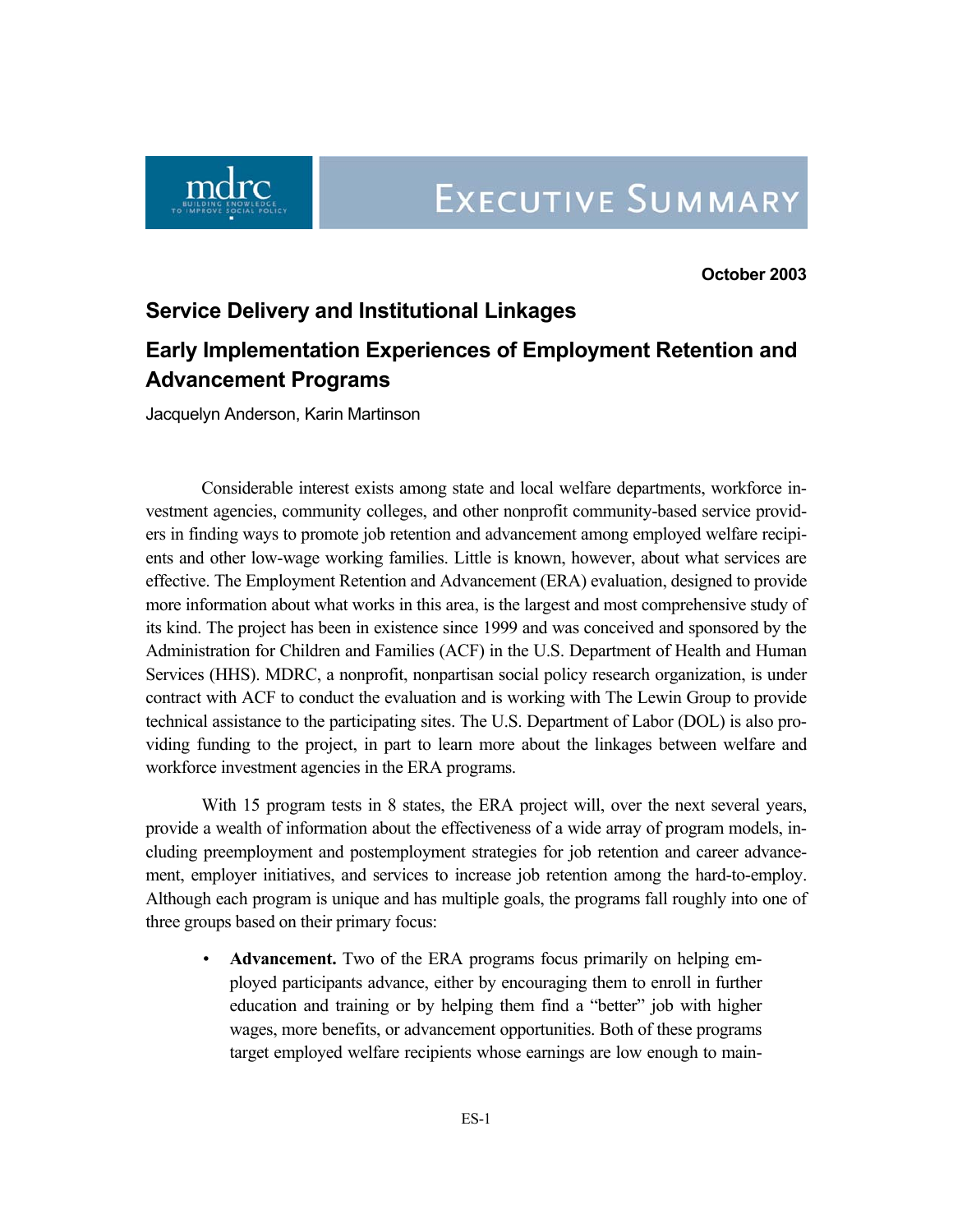tain their eligibility for cash assistance. Although advancement is the main focus, these programs also provide work supports and other retention-related services as needed.

- **Placement and retention.** Four of the ERA programs target people with a greater number of barriers to employment. These programs are more focused on helping participants find and keep jobs. The target populations for these programs include people with disabilities, people with identified substance abuse issues, long-term welfare recipients, welfare recidivists, and individuals who have cycled in and out of employment.
- **Mixed.** The remaining programs focus on both retention and advancement and serve a broader target population. Three of the sites provide job search services to unemployed Temporary Assistance for Needy Families (TANF) applicants and recipients. Seven of the nine sites provide postemployment retention and advancement services to employed TANF recipients and welfare leavers.

This document is the second cross-site report for the ERA project. It describes early implementation experiences and the institutional connections that the ERA programs comprise.

# **Early Implementation Experiences**

As of June 2003, all program tests have started research and program operations. Although program administrators and staff have accomplished a great deal since the project began, the implementation process has been challenging, particularly given that there are few existing program models to replicate. A number of lessons have emerged from the early experiences of the ERA sites:

## • **Generating creative strategies to increase participation in postemployment services is necessary, particularly when services are voluntary and targeted to working families.**

Based on early program assessments, the sites have been fairly successful in contacting and initially engaging participants. Most sites have had at least one postemployment contact with 70 percent to 80 percent of individuals assigned to the ERA program. Getting people to participate in ongoing program activities, however, has been more difficult — in many of the sites, less than half of the employed program group members participated in ongoing program activities.

Many sites designed creative marketing strategies, and some use financial and in-kind incentives to encourage program participation. In some sites, staff make services more conven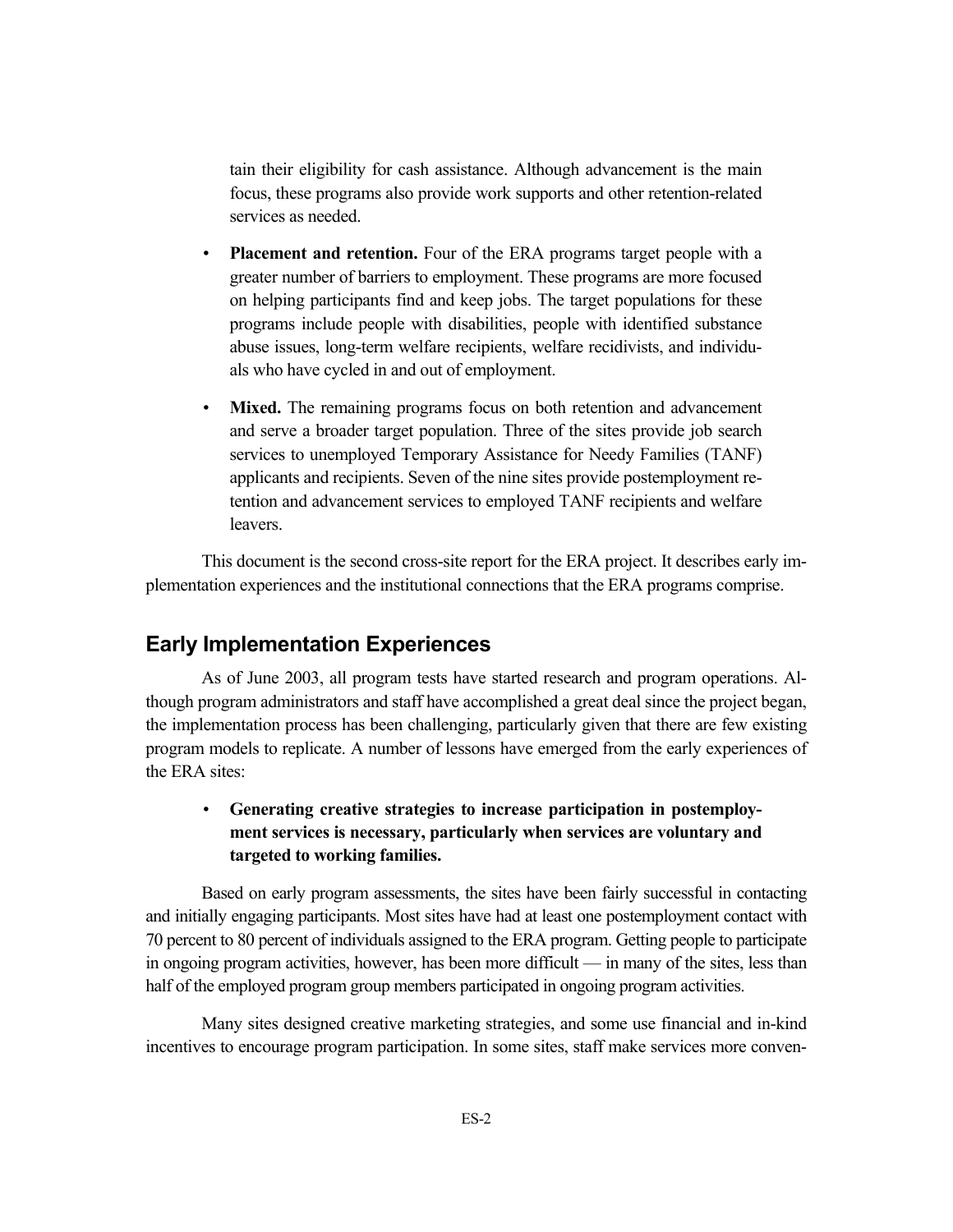ient for working families by meeting them at their homes or worksites to save them time. Many staff work a flexible schedule in order to meet people after normal working hours. A few sites have designed more elaborate financial and in-kind incentive strategies. Texas, for example, provides a generous stipend — \$200 per month — if participants maintain employment and participate in one employment-related activity per month. South Carolina and Illinois use smaller financial and in-kind incentives to encourage participation in specific program activities and to reward participant accomplishments (such as completing a personal development plan, finishing a certificate program, or maintaining employment for three months).

#### • **ERA programs have had to restructure their assessment and case management strategies to focus on retention and advancement and to better serve working people.**

Because the path toward retention and advancement is different for each person, ERA staff work individually with participants to identify two concerns: (1) barriers to employment retention (for example, child care concerns, work attendance problems, and substance abuse issues) and (2) long-term career goals. Some sites have created interview guides to obtain such information, while others rely on informal checklists and participant interviews.

The Los Angeles Reach for Success (RFS) program and the Eugene, Oregon, program created interview guides to help staff uncover information about job retention issues, including child care problems, basic needs (like food, housing, and health insurance), personal finances, work habits and attendance, and job performance. Eugene's interview guide also includes questions to obtain advancement-related information, such as details about transferable job skills and training opportunities. Staff from the programs in Medford and Salem, Oregon, use informal checklists to uncover similar information, mostly about retention-related issues. Because its target population is so broad, the South Carolina program relies on informal interviews with participants. Sites working with the hard-to-employ have more in-depth formal assessment tools to help identify barriers to work and job retention. Examples of the interview guides and checklists are included in Appendix B.

In addition to restructuring the upfront assessment, many staff have had to develop new strategies for working on retention and advancement issues on an ongoing basis with employed participants. Many ERA staff have found that it is important to maintain a focus on participants' long-term career goals, but, at the same time, to formulate small, manageable steps to help participants reach those goals. For example, the first step in pursuing a career in computer technology is to better understand the skills required for an entry-level job in the field. If a participant interested in computer technology needs further training, the second step would be to find a suitable training program in the area.

#### • **Job loss is more common and pervasive than many sites expected.**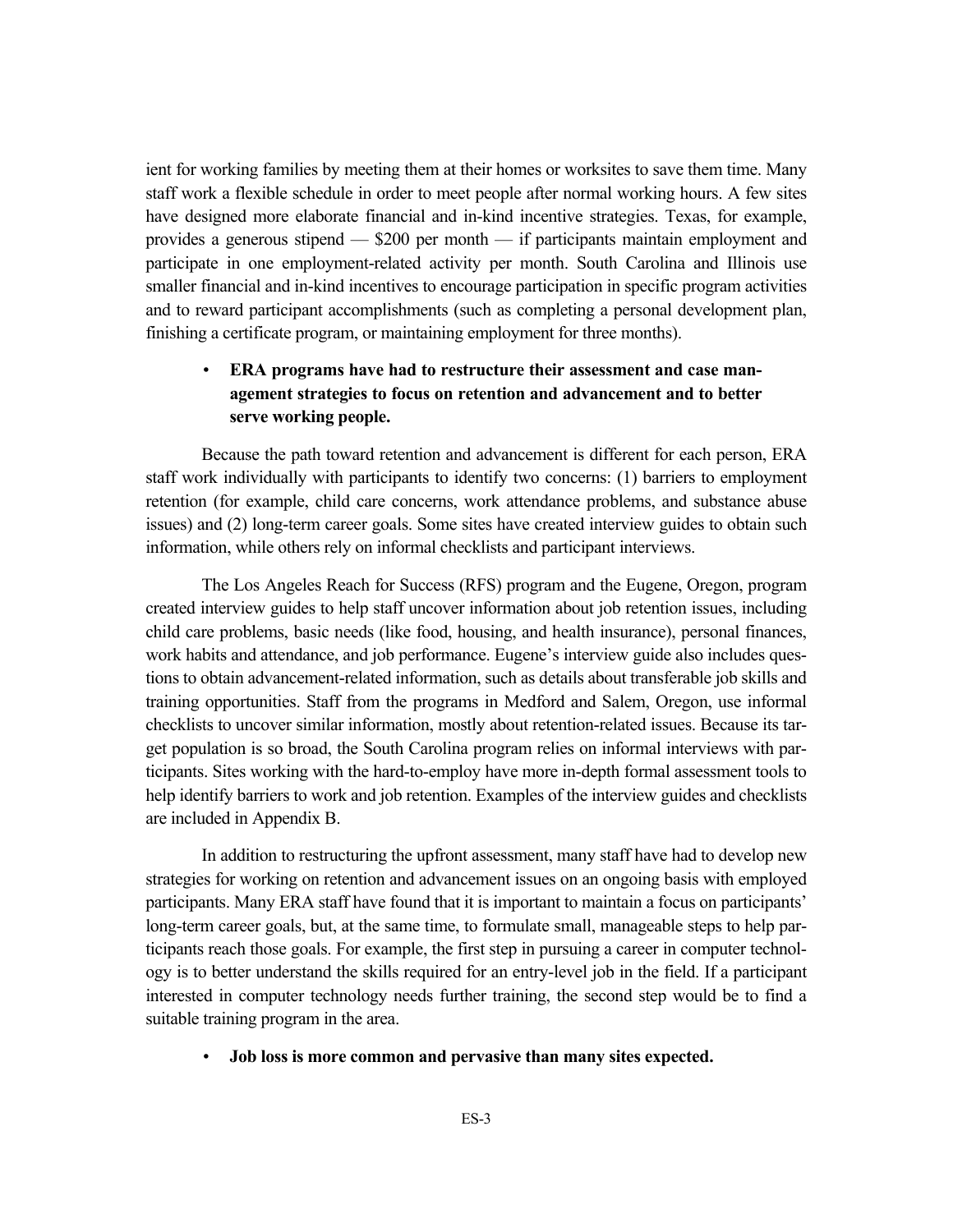Although staff know that job loss is a common problem for the ERA target populations, many were still surprised by the pervasiveness of the problem in spite of intensified program efforts. As a result, many programs had to strengthen their focus on rapid reemployment and retention-related services. In the Texas sites, ERA program managers established a goal of employing individuals within 2 weeks of job loss. In addition, staff in Corpus Christi decided to conduct employer site visits at 2 weeks and 1, 6, 12, and 18 months after a participant finds a job. ERA staff in Los Angeles also work intensively with participants for at least 30 days to help them find another job. As a result, however, the job developers in Los Angeles spend much of their time helping unemployed participants find jobs rather than helping employed participants get better jobs, thus compromising the program's advancement strategy.

### • **ERA program staff were often uncomfortable with their role as career counselors, and they were unfamiliar with the tools and services available to help participants with career advancement. Many sites provided training to build staff expertise in this area.**

Providing career advancement services is an entirely new role for most ERA staff. Many of the sites provided counselors with training to help them (1) become more comfortable with their new role, (2) articulate career advancement plans and design activities to support this goal, and (3) better understand the local resources available to help participants pursue advancement. In some sites, outside consultants were brought in to help staff better understand the roles and responsibilities of a career counselor, work with employers, and help participants negotiate life changes. Some sites also provided in-house training for staff to help them become more familiar with local career resources available to participants.

## • **Program benchmarks and staff performance measures have helped many sites focus on program goals and define successful participant outcomes.**

In most welfare-to-work programs, success is achieved when a participant finds a job. The ERA programs, however, are more focused on longer-term employment outcomes, which are harder to measure and take longer to achieve. Sites have found that clearly defining program goals is important for keeping staff focused on retention and advancement outcomes. As such, most of the sites have created benchmarks — such as sustained employment and wage increases — for outcome measures. Some sites have created ERA-specific databases to track this information.

Other sites have gone further to create performance measures for staff. In the Riverside Phase 2 and Corpus Christi programs, managers use performance standards to determine whether staff are achieving program goals. Performance measures in Riverside include goals for employment retention and engagement in and completion of education and training. Perform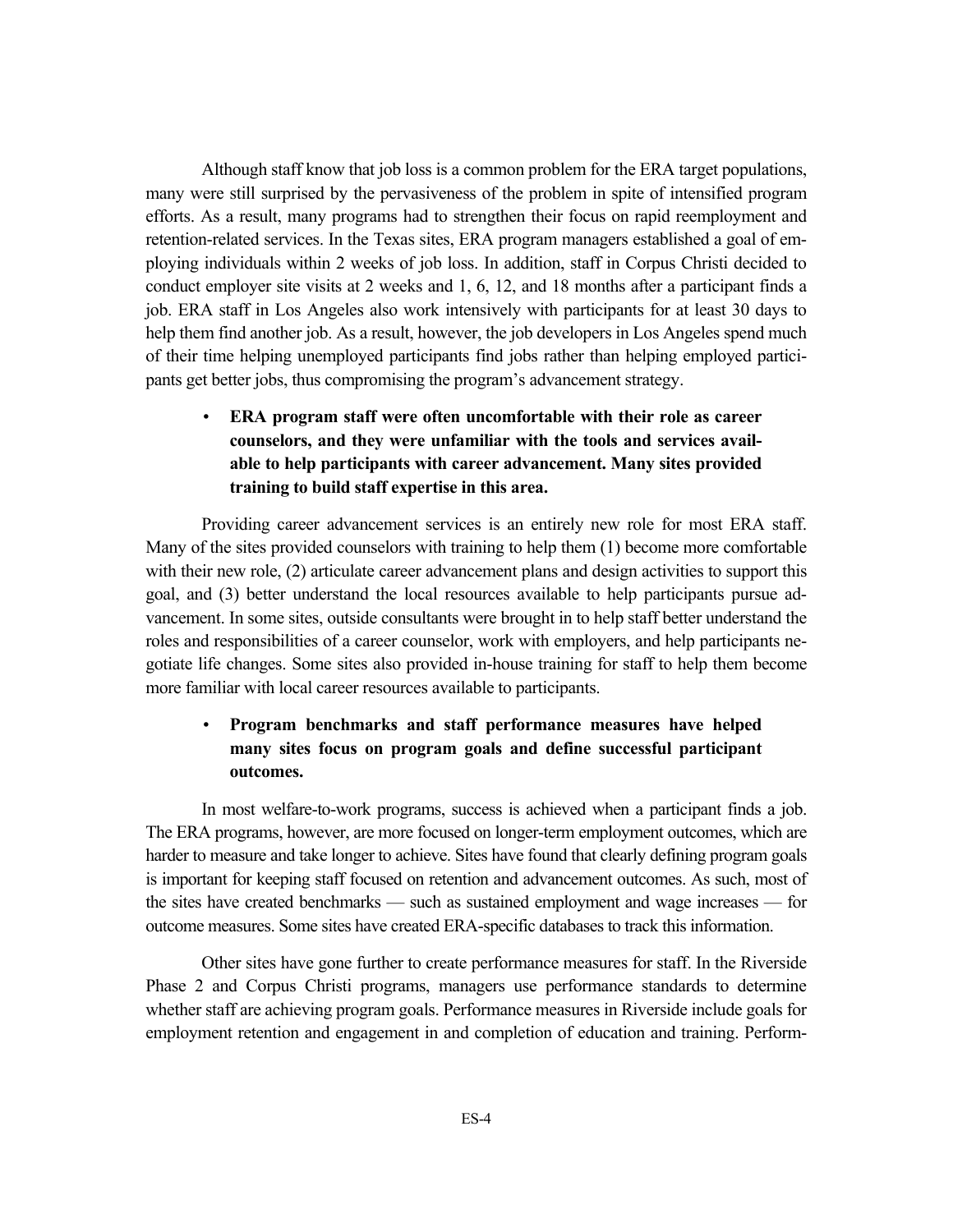ance measures in Corpus Christi are different depending on staff roles, but they focus primarily on job placement, sustained employment, and wage increases.

## **Institutional Structure and Linkages in ERA Programs**

Most of the ERA programs use relatively complex organizational arrangements to deliver their services. These programs typically represent partnerships among several agencies and organizations, including welfare agencies, workforce investment agencies, nonprofit community-based organizations, community colleges, and others. Key findings include:

#### • **In most ERA sites, the welfare office plays the lead role. The workforce investment system is an important partner in some — but not all — of the programs.**

The lead role of the welfare department in ERA programs is not surprising, given that most of the programs focus on TANF recipients or leavers. In Minneapolis, Texas, and Oregon, the workforce system plays a lead or joint leadership role in ERA and brings expertise and resources on employment-related issues to the programs. Some programs (Illinois, Riverside, most Oregon sites, and Texas) colocate the ERA program at One-Stop Centers, and some (the Texas and Oregon sites) also colocate a few "team" welfare and workforce investment staff to work together to provide ERA services. However, other programs only use workforce investment services on an "as-needed" basis, and there is little coordination with the welfare system. Sites with more coordinated services between the two systems find that this arrangement leads to access to highquality job search resources, job leads, employer connections, and training funded by the workforce investment system and that it creates a positive environment for participants.

#### • **In most sites, the institutional linkages between the welfare and workforce investment systems that were established for the ERA program are based on those forged for the TANF program.**

While a focus on retention and advancement issues might be expected to provide common ground for the development of new linkages, such linkages generally did not occur in the ERA programs. However, in a few sites, the ERA program did enhance coordination between the systems. As discussed above, the Texas and Oregon sites created "teams" of welfare and workforce staff under ERA, while in Riverside the workforce investment agency (which previously had only minimal involvement in TANF-related programs) took complete responsibility for one of the programs being tested.

• **Coordination between the workforce investment and welfare systems in these sites is largely driven by the flow of TANF or Welfare-to-Work**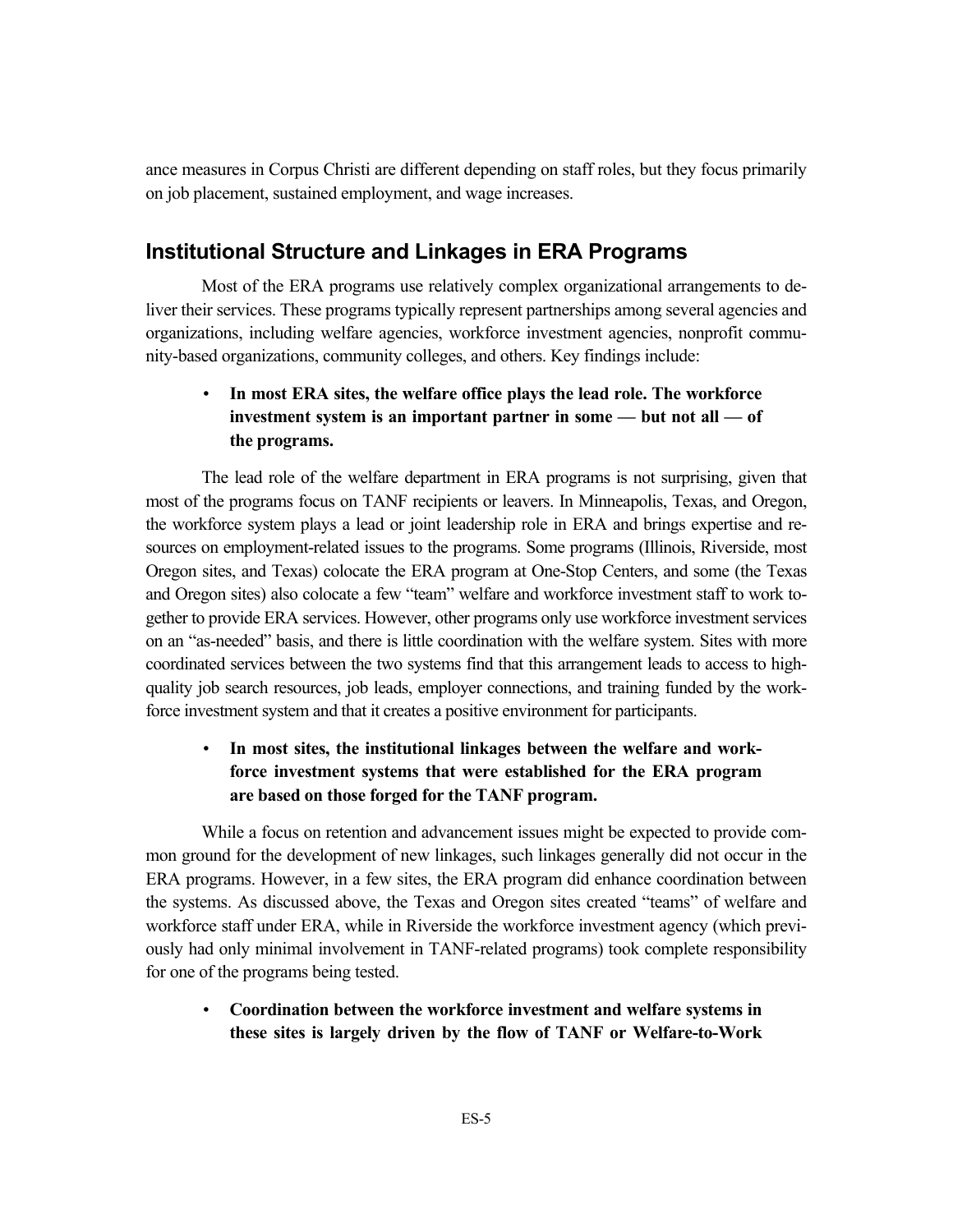#### **grant funds to the One-Stop system to provide services to welfare recipients and working individuals.**

This flow of funding enables One-Stop Centers to serve ERA participants without having them count as part of the workforce investment performance standards, which are often viewed as a barrier to serving welfare recipients or working individuals through workforce investment agency funding. Other factors, such as state guidance and past partnerships, also enhance institutional linkages between the two systems. In addition to performance standards, factors that hinder coordination in these sites include the different goals and target populations of the two systems, different regional jurisdictions and organizational cultures, and a lack of coordinated decision-making processes between the two systems.

#### • **Nonprofit community-based organizations provide key program services in several ERA projects; for-profit agencies provide services in one site.**

Whether or not the welfare or workforce investment agency played a lead role in the ERA programs, nonprofit community organizations are an important service provider in five of the sites. These organizations are generally under contract to either the welfare or workforce investment agency to provide employment and other services to ERA participants. For example, each of the Texas sites contracts with one nonprofit agency to provide services, while others (such as Minneapolis and Illinois) use multiple providers. Only one site in the ERA evaluation, Illinois, contracts with for-profit organizations to provide program services. In addition, a few sites, primarily in Oregon, involve community colleges in their ERA programs.

#### • **Programs serving a hard-to-employ population generally established new linkages with other organizations.**

These new linkages bring to programs special expertise on the difficult barriers facing the hard-to-employ population. In the New York PRIDE program, for example, the agency which also operates the Vocational Rehabilitation (VR) program is a major partner. Because of the VR group's experience in serving a population whose employability is limited by physical or mental health problems, the welfare agency viewed the involvement of the organization as critical to the success of the program. Several of the providers in Minneapolis contract with licensed psychologists from organizations with mental health expertise to conduct the in-depth family assessment that is an important first step in the program there. In Portland, the community college that runs the ERA program employs in each office a mental health specialist who conducts screenings and makes referrals to a local community mental health provider.